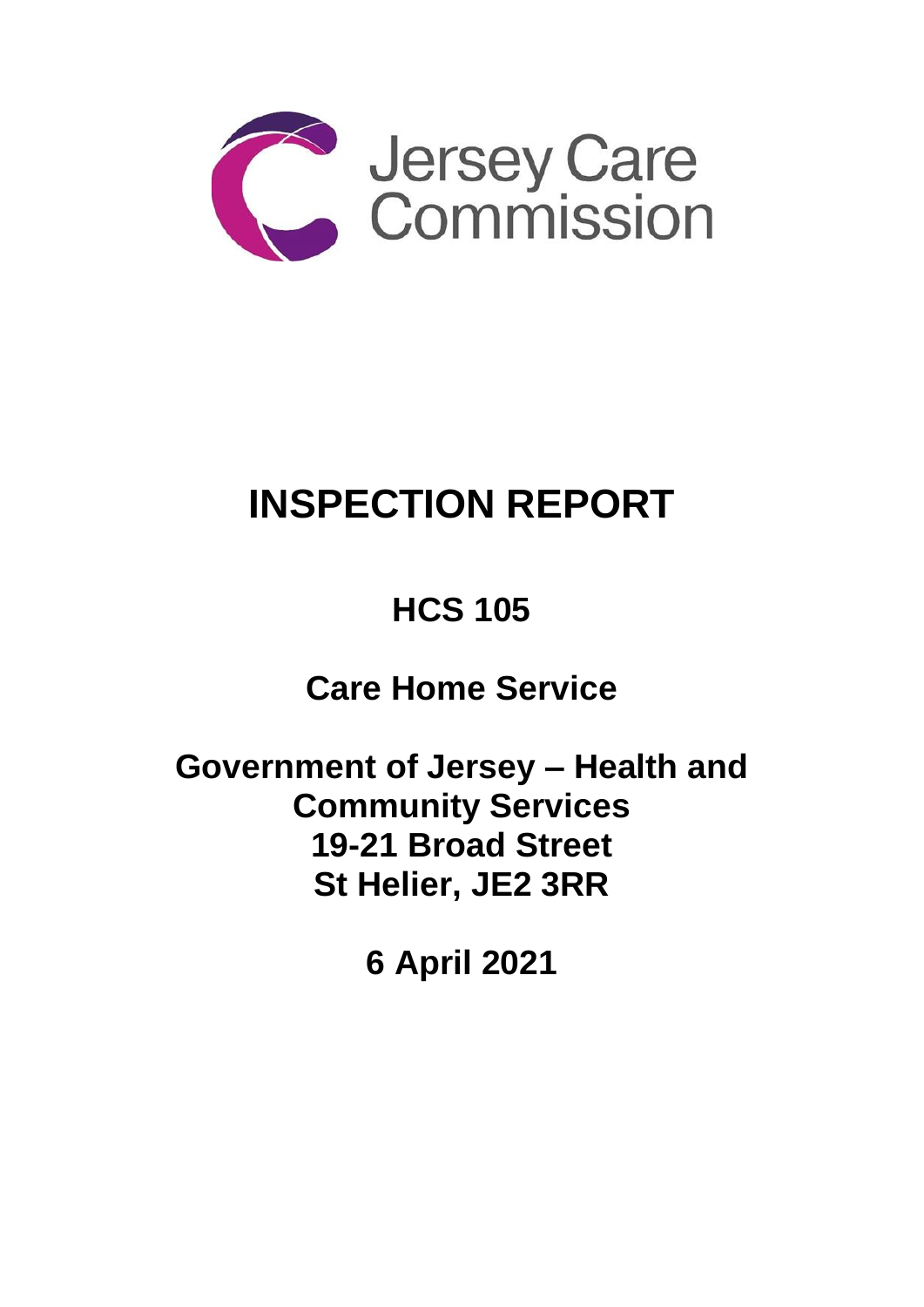## **THE JERSEY CARE COMMISSION**

Under the Regulation of Care (Jersey) Law 2014, all providers of care homes, home care and adult day care services must be registered with the Jersey Care Commission ('the Commission').

This inspection was carried out in accordance with Regulation 32 of the Regulation of Care (Standards and Requirements) (Jersey) Regulations 2018 to monitor compliance with the Law and Regulations, to review and evaluate the effectiveness of the regulated activity and to encourage improvement.

## **ABOUT THE SERVICE**

This is a report of the inspection of HCS 105. At the request of the registered provider, the name and address if the care home has not been identified in this report in order to preserve the confidentiality of the care receiver who lives in the care home. The service is a large detached property situated in a residential area in St Brelade. There is a vehicle provided for the benefit of the care receiver. The service became registered with the Commission on 3 November 2020.

| <b>Regulated Activity</b>         | Care Home                                                                                                     |
|-----------------------------------|---------------------------------------------------------------------------------------------------------------|
| <b>Conditions of Registration</b> | <b>Mandatory</b>                                                                                              |
|                                   | Type of care: Personal care and personal<br>support                                                           |
|                                   | Category of care: Learning disability and autism                                                              |
|                                   | Maximum number of care receivers: One                                                                         |
|                                   | Maximum number in receipt of personal care /<br>personal support: One                                         |
|                                   | Age range of care receivers: 18 and over                                                                      |
|                                   | Maximum number of care receivers that can be<br>accommodated in the following rooms: Bedroom<br>1: One person |
| Date of Inspection                | 6 April 2021                                                                                                  |
| Time of Inspection                | $11:45am - 4.00pm$                                                                                            |
| Type of Inspection                | Announced                                                                                                     |
| Number of areas for               | Two                                                                                                           |
| improvement                       |                                                                                                               |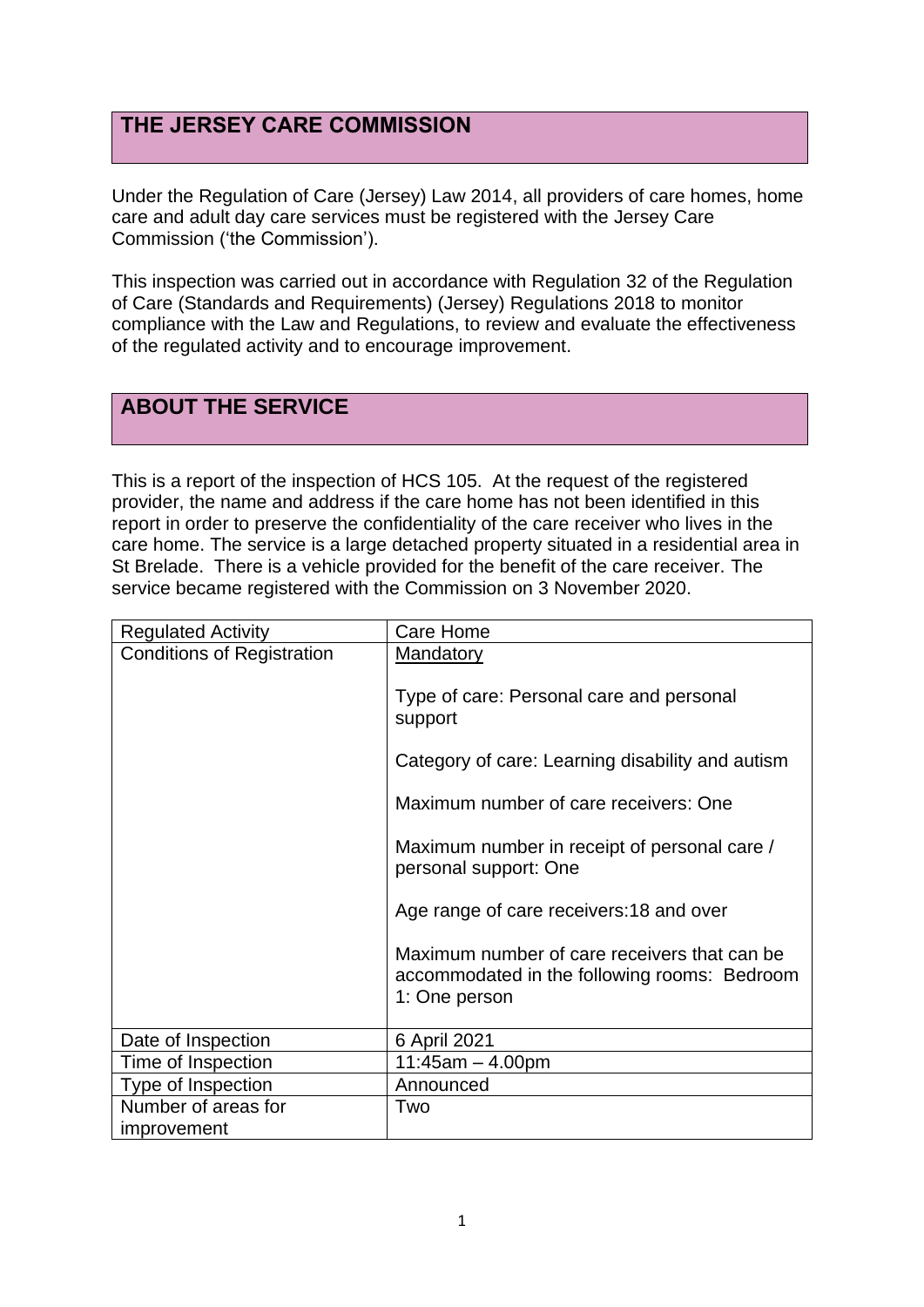| Number of care receivers   | <b>One</b> |
|----------------------------|------------|
| accommodated on the day of |            |
| the inspection             |            |

HCS 105 is operated by Government of Jersey – Health and Community Services and the registered manager is Rose McCullagh.

This is the first inspection since the care home was registered on 3 November 2020.

## **SUMMARY OF INSPECTION FINDINGS**

The following is a summary of what we found during this inspection. Further information about our findings is contained in the main body of this report.

Staff are recruited safely and are provided with opportunities for training, supervision and development. There is a comprehensive induction plan provided for new staff which aims to equip staff with the knowledge and skills associated with their role. The home is always staffed with two staff and skill mix is considered when planning staffing allocations. There is a core team of regular staff who work in the home and some care staff have supported the individual for many years.

Care staff were able to demonstrate a thorough understanding of the needs of the individual care receiver and the ways in which they require support in various aspects of their life. The individual has a degree of control over their home and how they spend their time and is also provided with many opportunities for social engagement outside of the home. Throughout the inspection, the care receiver was observed engaging with staff and seemed comfortable and relaxed in their presence.

The home environment is homely and domestic in nature and there are a range of measures in place to promote the safety of the individual living in the home. The care receiver is subject to an authorised Significant Restriction on Liberty and care staff that were spoken with confirmed an understanding of the lawful restrictions in place. The environment has been subject to some improvements over the past few months for the benefit of the care receiver. One area for improvement relates to ensuring the appropriate safety measures are in place to reduce scalding risks from hot water and surface temperatures.

The registered manager was clear about their role and responsibilities and maintains a regular presence in the home. The provider has a quality monitoring process in place which was described by the registered manager. This process now needs to be improved upon to ensure that effective governance arrangements are in place.

The care receiver has continued to make decisions in respect of how they choose to spend their time and participate in daily activities. Feedback was provided by the care receiver's representative who was very complimentary of the support provided by the staff team and described the various ways in which they are kept informed of their wellbeing. From a review of the care plans in place which have been provided by the case coordinator, they should be expanded upon to highlight how overall aims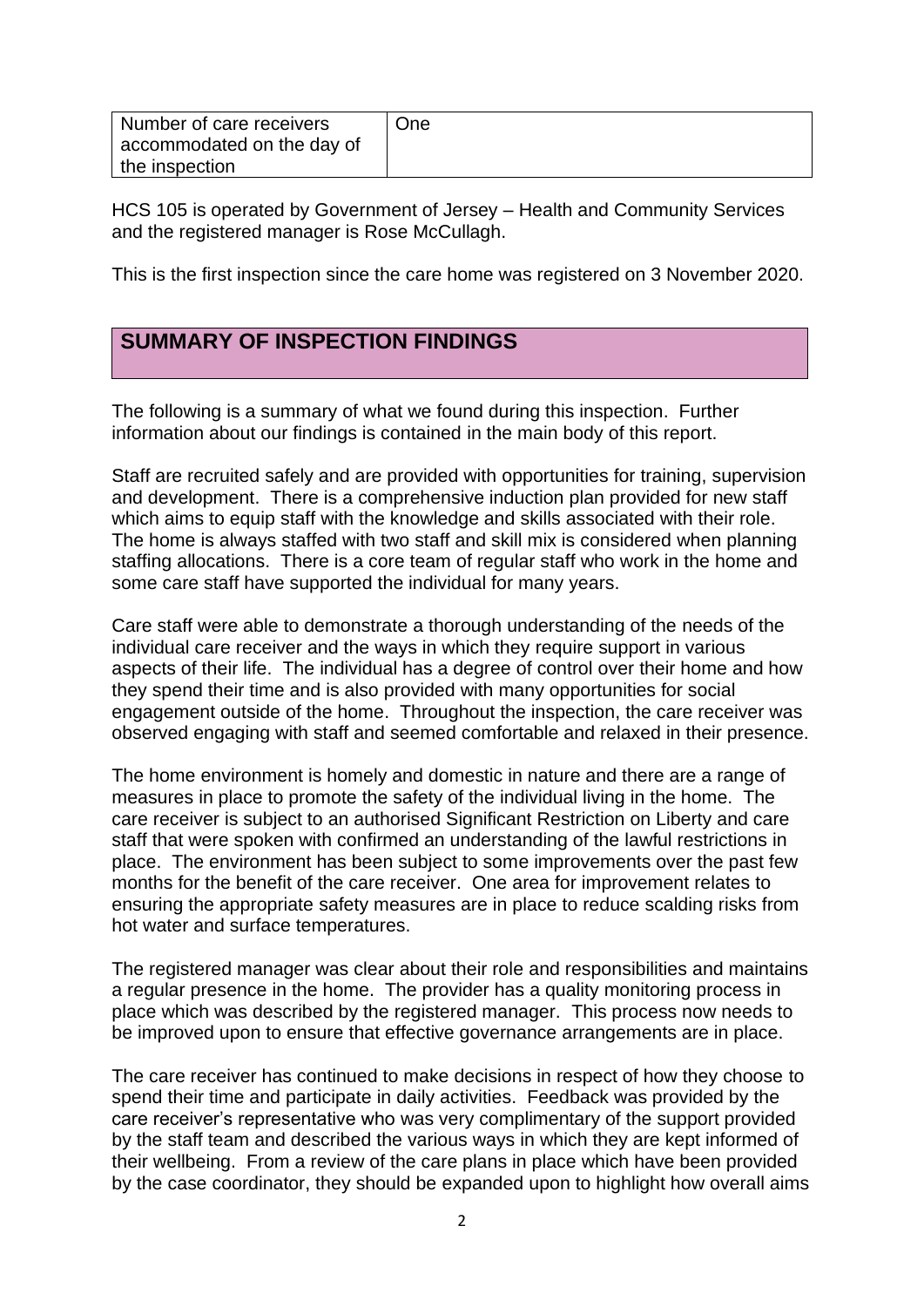and objectives of the care plan are met on a day to day basis and this is another area for improvement.

## **INSPECTION PROCESS**

This inspection was announced, and the registered manager was given one week's notice of the inspection. This was to ensure that the registered manager would be available during the visit, to confirm the home's infection prevention and control arrangements and to also provide the care receiver with advance notice of the inspection.

The Care Home Standards were referenced throughout the inspection.<sup>1</sup>

This inspection focussed on the following lines of enquiry:

- Staff recruitment, training and development
- Approaches to care and welfare of care receivers
- Staff competence relating to categories of care provided
- Care home environment
- Management of services
- Choice, preferences and lifestyle

Prior to our inspection visit, all of the information held by the Commission about this service was reviewed.

The Regulation Officer sought the views of the person who uses the service and spoke with the manager and two members of care staff who were working at the time of the visit. Two care staff were contacted by telephone after the inspection. The care receiver's representative was contacted by telephone in advance of the visit.

During the inspection, records including policies, care records, incidents and complaints were examined. This inspection included a tour of the premises. After the inspection, the Regulation Officer examined staff recruitment records to establish the provider's approach to safe recruitment.

At the conclusion of the inspection, the Regulation Officer provided feedback to registered manager.

This report sets out our findings and includes areas of good practice identified during the inspection. Where areas for improvement have been identified, these are described in the report and an action plan attached at the end of the report.

<sup>1</sup> The Care Home and all other Care Standards can be accessed on the Commission's website at [https://carecommission.je/Standards/](https://carecommission.je/standards/)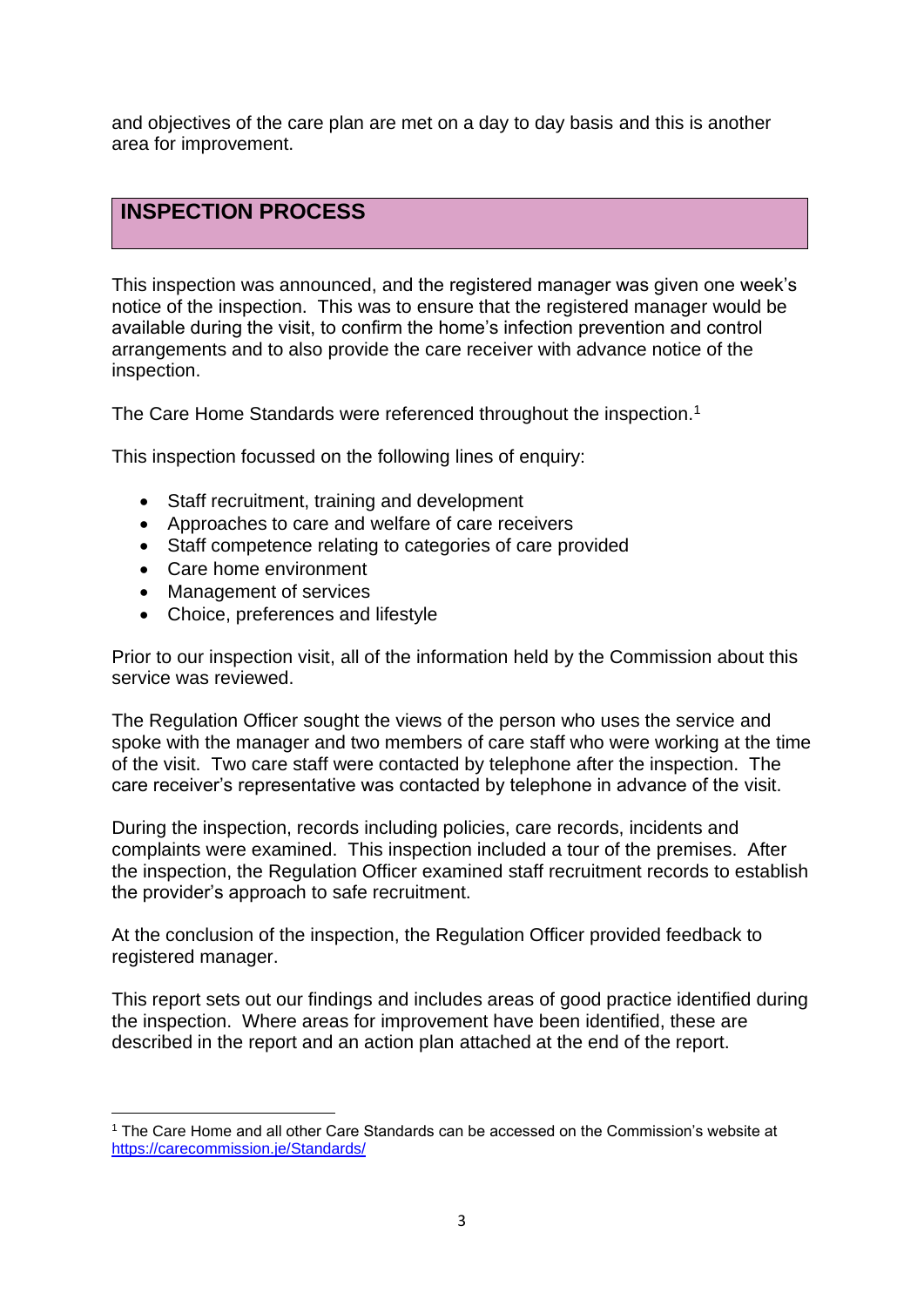### **INSPECTION FINDINGS**

#### **Staff recruitment, training and development**

Reference was made to Standard 3 of the Care Home Standards which states: "You will be cared for and helped by the right people with the right values, attitudes, understanding and training."

Staff are recruited in accordance with the Government of Jersey's safe recruitment policy and the recruitment process is managed by a Human Resources team. The Regulation Officer reviewed a sample of staff personnel files on 5 May 2021 which found that the provider ensures the Standards are met in terms of safe recruitment practices. All staff are required to complete an application form with details of previous employment history, details of referees, statement of personal qualities, proof of identity and right to employment. The applicant is also required to declare that they are not disqualified from working with vulnerable adults due to previous offences. Enhanced criminal records certificates are obtained and reviewed prior to employment which provides further evidence of safe recruitment.

The registered manager explained that she has been fully involved in the recruitment process for staff working in the home. Two staff have been employed in the last six months and the registered manager explained her involvement with the recruitment process. All new staff go through an induction programme which was described by one member of care staff who was spoken with during the inspection. They described their induction programme as supportive and which included a period of shadowing and mentoring by more experienced staff.

Part of the induction process requires staff to work through the Care Certificate workbook which was reviewed during the inspection. This confirmed that one member of staff was supported to develop their knowledge and understanding of standards relevant to their role. Care staff are expected to complete mandatory training and other training relevant to their role and responsibilities. Examples of training delivered were epilepsy awareness, food hygiene, conflict management, data protection and SPELL which is provides an awareness of Autism. Some staff are to complete training in capacity and self-determination and the manager has a training plan in place to ensure this will be completed as required.

Two members of staff have completed a Level 3 diploma and three have completed a Level 2 qualification in health and social care. All staff who administer medication have completed appropriate training. The home is always staffed with two members of care staff and the registered manager confirmed that the rotas are planned to ensure an effective skill mix for the care receiver. During the inspection, one member of staff reported that their planned shift had been changed slightly due to covering a colleague's absence which they said they had been happy with. The shift patterns were discussed with the staff members on duty who reported that they were satisfied with the duration of the shifts, as it allowed them to support the care receiver in a meaningful way and strike an appropriate work/ life balance. They confirmed that the sleep-in shifts allow for an uninterrupted break overnight.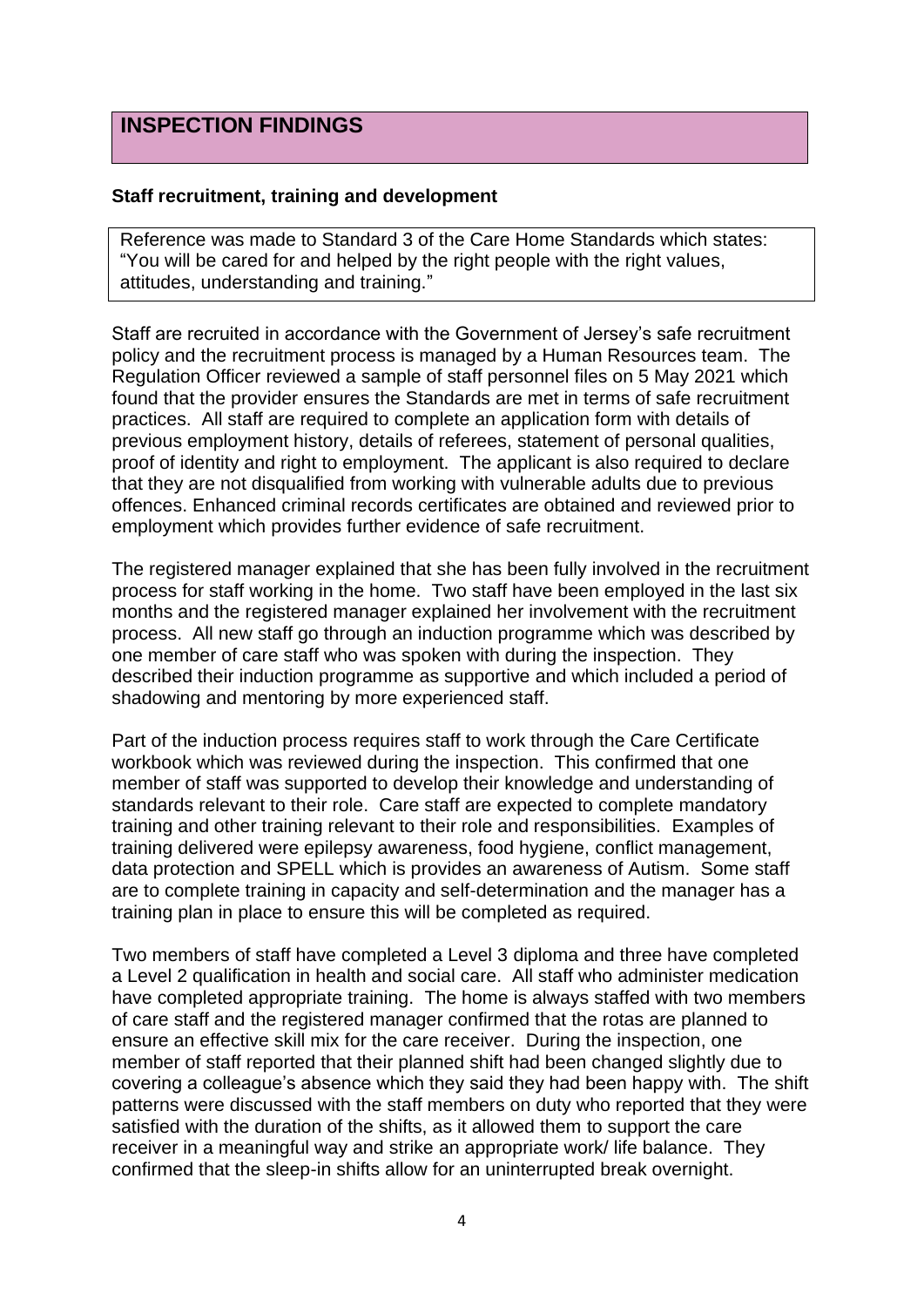All staff are subject to regular supervision every eight weeks from the manager and an annual appraisal. Care staff who were spoken with as part of the inspection confirmed they receive supervision and one staff member explained that they had met with the manager on a more frequent basis during their probationary period to discuss their progress.

#### **Approaches to care and welfare of care receivers**

Reference was made to Standard 5 of the Care Home Standards which states: "You will be supported to make your own decisions and you will receive care and support which respects your lifestyle, wishes and preferences."

The care receiver, who is unable to use verbal communication was observed to engage with the care staff throughout the inspection and staff were respectful in their approach and tone of communication and language. Staff supported the Regulation Officer to communicate and provide an overview of the best ways to communicate and understand the meaning of various gestures expressed by the care receiver. The care receiver appeared relaxed and comfortable in the presence of staff and they appeared very much at home.

It was evident that staff had made a considerable amount of effort in informing the care receiver that an inspection had been planned by the availability of various communication cards noted in the home highlighting the inspection. Care staff explained that the care receiver relies upon various tools to aid their communication such as communication boards, pictorial aids and interactive choice boards and these were observed during the inspection. One staff member also described that the care receiver occasionally uses Makaton language to communicate and staff demonstrated how they use these signs and symbols to communicate.

Throughout the inspection, the Regulation Officer observed that staff understood the needs of the individual's communication and support needs. The support provided was noted to be professional, whilst also demonstrating warmth and friendliness. It was evident that the support provided was respectful to the individualism and rights of the care receiver. Maintaining contact between the care receiver and their family is significant to both individuals and staff described the ways in which communication is facilitated. This includes a daily text message sent to the family member which, during discussion with the Regulation Officer they reported was appreciated.

Staff described that the care receiver benefits from having a structure and routine in their daily life, although they provided an example where the care receiver was empowered to decide that participating in a regular evening activity was no longer of their choosing. Care staff explained that the pandemic in 2020 had impacted upon the care receiver's regular routine to engage in community activities and they described the alternative activities which had been put in place which they reported the care receiver had enjoyed and benefitted from. An example of this was the provision of exercise equipment for use in the home and another form of sporting equipment that was used outdoors when the easing of Covid-19 restrictions allowed.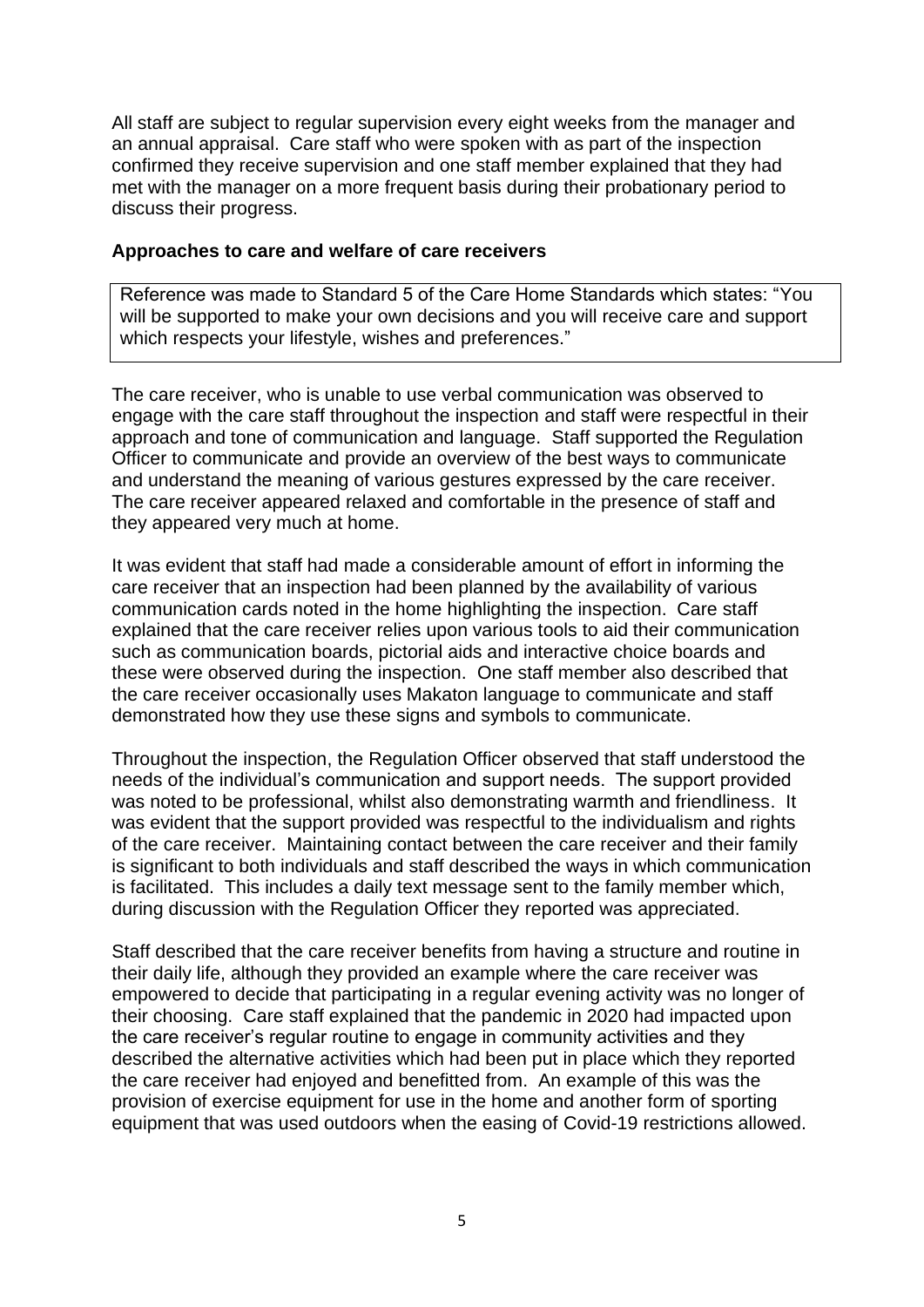Care staff described the benefit of having easy access to communication aids that are used to provide clear information and reassurance to the individual whilst out in the community. A discussion with a family member confirmed that the individual is supported to remain independent and in control over certain aspects of their life which includes deciding how to spend their time and making choices about food options. Specific equipment including a temperature-controlled kettle is provided which allows the care receiver to be independent when making a hot drink. Records of meals provided are maintained in the home and were examined during the inspection. These showed that foods provided are nutritious, healthy, varied and freshly prepared.

The registered manager confirmed that a Significant Restriction on Liberty (SRoL) authorisation was in place due to the care receiver's restriction from leaving the home unescorted. The Regulation Officer reminded the registered manager of the requirement to notify the Commission of any such notification in writing, and this was received soon after the inspection. Care staff that were spoken with during the inspection explained the impact of the SRoL and the rights of the individual.

The care receiver's plan of care is recorded electronically on a system called 'Care Partner' which was reviewed during the inspection. The care plans were comprehensive and detailed the health, personal and social care needs of the individual based on their assessed needs and wishes. The plan was accompanied by an easy read paper version which provided a detailed overview of the individual which also contained a photograph of the care receiver. The electronic care plans highlighted the importance of maintaining contact with friends and requiring support to manage finances, however there was no evidence in the plans in the home to make clear how these assessed needs would be met. This is an area for improvement.

The care records evidenced that the care receiver is involved in decisions and discussions about planned changes to care. One example confirmed that they had been involved in discussions and agreed to trialling a piece of equipment suggested by the Occupational Therapist.

The Regulation Officer obtained feedback from a family member who spoke in positive terms about the manager, staff team and home environment. They reported that their loved one was very happy in the home and that they were very well supported by a staff team, some of whom had worked with the individual for several years.

#### **Staff competence relating to categories of care provided**

Reference was made to Standard 6 of the Care Home Standards which states: "Your care will be provided with consistency by competent care and support workers who have the necessary training and qualifications to meet your needs."

Staffing levels and skill mixes were consistent and sufficient to meet the needs of the individual at the time of inspection. The registered manager explained that some of the staff team have worked alongside the care receiver for a number of years. Two members of staff who were spoken with as part of the inspection, described the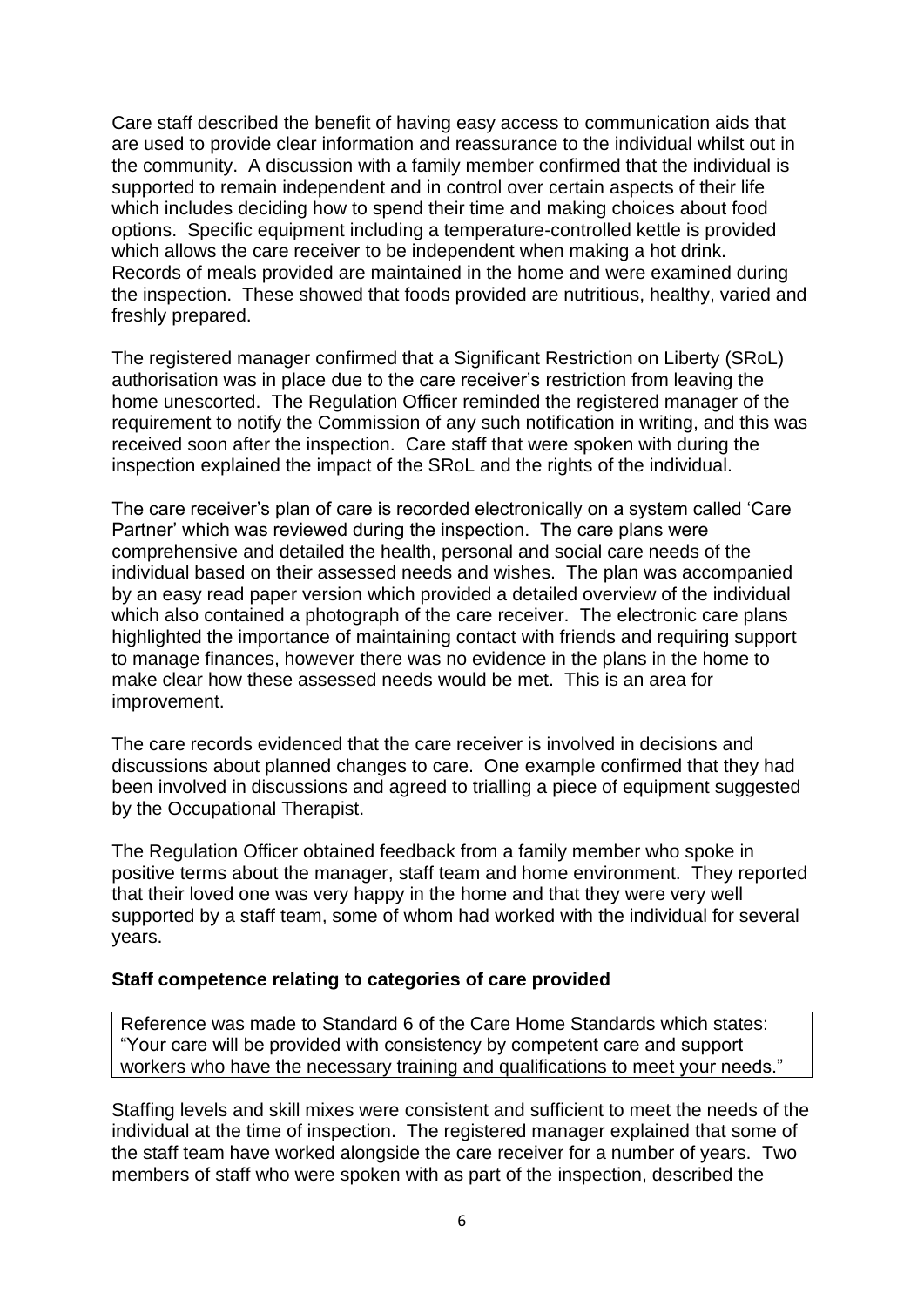progress and improvements in their wellbeing that they had noted over the past couple of years. This was also described by the care receiver's family member who also explained that the care receiver is "really settled in the home and [name] is really happy as it is their own home with their own staff team". The family member explained that they have confidence in the abilities and competence of the staff team and believes that the care receiver has built positive relationships with them. Additional staff had been recruited over the past year in order to strengthen the staff team already in place. The consistency of the staff team was found to have a positive outcome on the care receiver's wellbeing.

There were some authorised restrictive interventions in place at the time of this inspection and clear protocols were in place to guide staff on their application in practice. Discussions with staff confirmed that the care receiver has many freedoms within the home environment, and of which was directly observed by the Regulation Officer during the inspection. Staff described their understanding and awareness of promoting the individual's rights and allowing and respecting their wish to spend time in the home without staff presence. This was directly observed during the inspection when staff recognised and understood the care receiver's signs which indicated they wanted staff to leave the area which was fully respected. The care receiver is not able to leave the home without staff presence.

The registered manager showed the staff rota board that is displayed in the care receiver's living area which allows them to know which staff members are always on duty. Staff are provided with MAYBO training which is designed to equip staff with the skills to manage difficult circumstances. Care staff that were spoken with, explained that they had received training and described how they apply it in practice. A review of the Datix electronic incident reporting system during the inspection confirmed that staff had completed records to reflect occasions where they had noted an increase in the care receiver's distressed behaviours.

All staff who administer medication have completed appropriate training. The medication administration records (MAR) and medication storage systems were reviewed during the inspection and found to meet Standards. The registered manager explained that the administration of one type of medication has not been needed over the past year or so and that this indicates that the interventions to reduce adverse behaviours have been effective.

Care staff spoken with explained they would contact the learning disability nursing team to review, assess and decide about administering certain medicine types.

From a review of the records, it was noted that proper provision had been made for the care receiver to benefit from routine health checks which included dental and optical screening. The Occupational Therapist had been contacted to provide advice about trialling a piece of equipment for use in the car which was an example of good practice.

Two care staff who were supporting the individual at the time of inspection explained their approach to keeping the care receiver safe whilst out in the community. They described the various unforeseen challenges that they may have to deal with and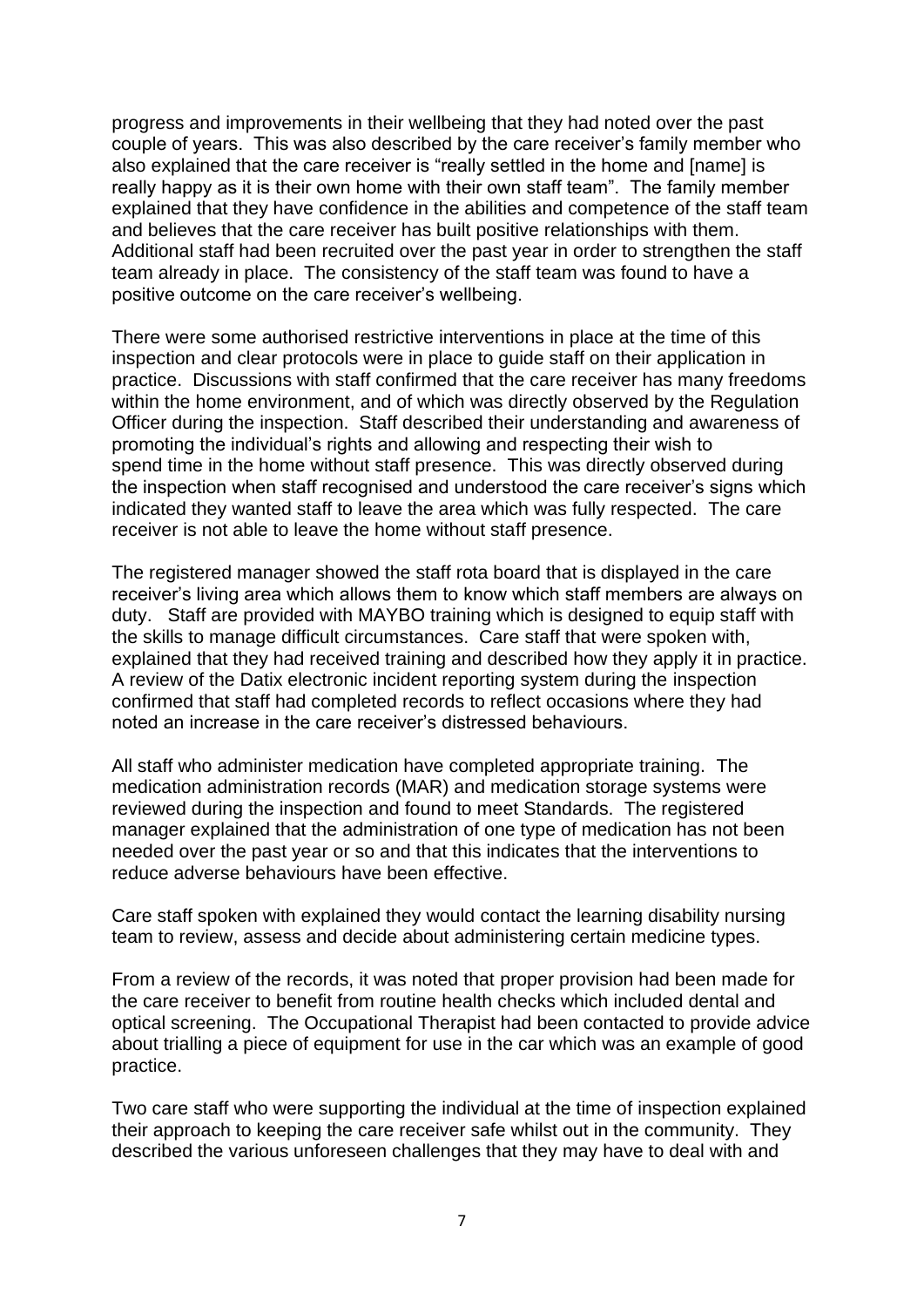explained that before participating in any outside activity, they carry out a risk assessment and determine the suitability to partake.

#### **Care home environment**

Reference was made to Standard 7 of the Care Home Standards which states: "The environment will enhance your quality of life and the accommodation will be a pleasant place to live or stay."

The home is a large detached property which provides personal care and support to one care receiver. The home has recently been refurbished according to the care receiver's needs, individual style and preference. Communal facilities include a large en suite bedroom, spacious furnished sitting room, sensory room, additional multipurpose rooms and bathroom. The home has recently been upgraded to better suit the individual's needs and preferences. These works have included the provision of a bath, of some internal doors and a redesign of the kitchen. The care receiver has direct access to the outdoor garden also. The door leading from the care receiver's accommodation to the outside of the home is locked and requires staff to unlock. This arrangement forms part of the SRoL authorisation.

There is a designated staff area with a staff office and sleepover bedrooms which the care receiver does not have access to. There is a communication system in place which allows the care receiver to call for staff assistance if needed and this was observed being used during the inspection. The home was observed to be homely, warm and welcoming and very much provided for a home-like environment for the care receiver. The lounge was personalised with photographs of the care receiver and their family on display. During a discussion with the individual, they confirmed they were happy living in the home and the Regulation Officer noted that they appeared relaxed and comfortable in the presence of staff members.

Care staff spoke of the ways in which the care receiver is supported to partake in daily living activities which included helping to prepare food in the kitchen, wiping the dining table and cleaning the bathroom for example. It was clear that this was a common occurrence and the individual is frequently supported by staff to engage in these activities. All hot water outlets within the care receiver's living area are fitted with valves to reduce the likelihood of scalding, however there was no evidence to show that these valves are subject to ongoing and routine checking. The maximum surface temperature of the radiators in the accommodation area was not known and the risk of harm to the care receiver must be assessed and any control measures necessary implemented. This is an area for improvement.

#### **Management of services**

Reference was made to Standard 11 of the Care Home Standards which states: "The care service will be well managed."

The registered manager is responsible for managing two care homes operated by the Government of Jersey. She spends most of her time in this home and will divide their time according to the needs of both services. A discussion with the care receiver's relative confirmed that they find the home manager to be "very open" and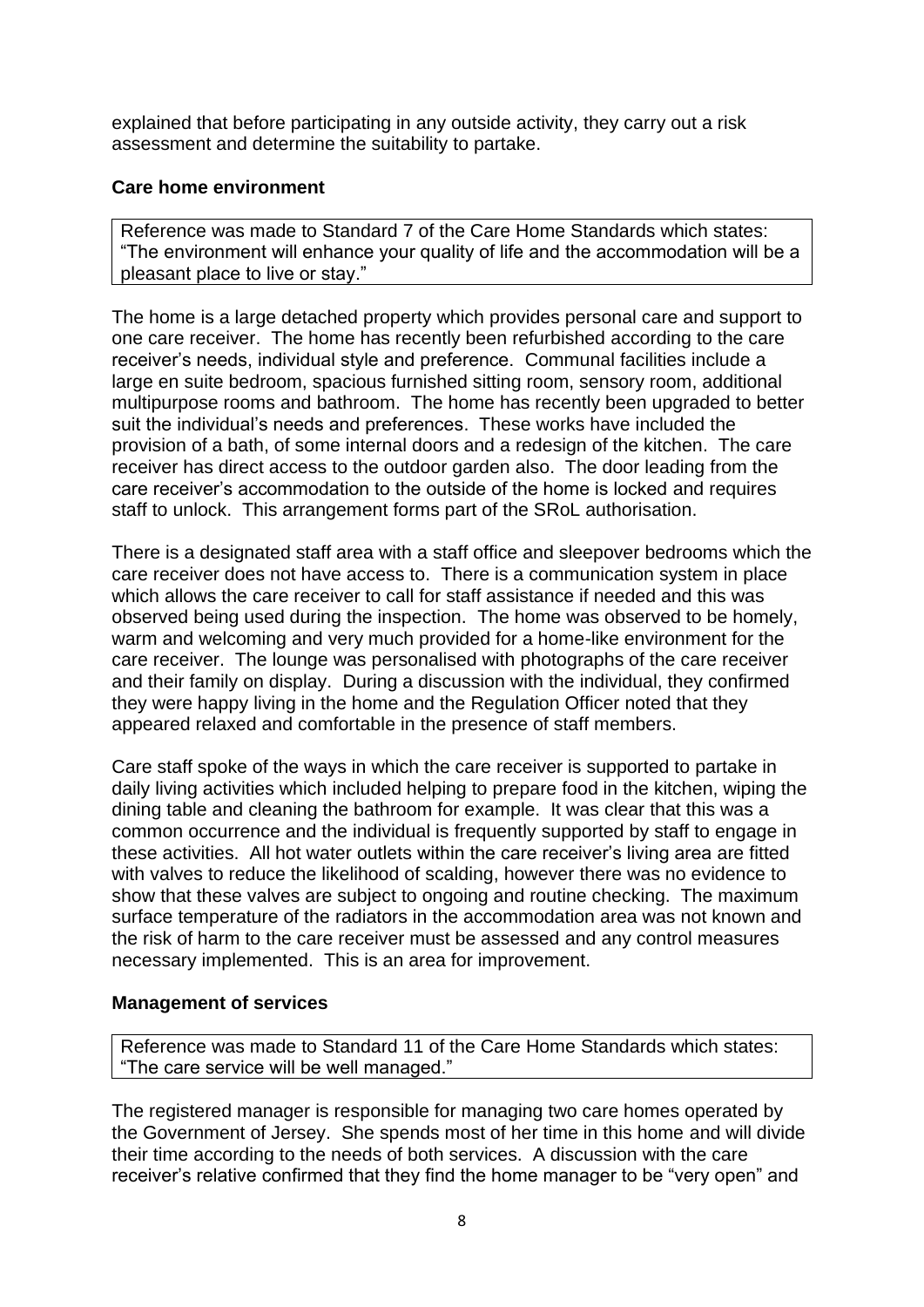has a positive relationship with her. They explained that they feel the "communication is great" and they meet monthly with the home manager and they are kept informed about any changes within their relative's life. During the inspection the registered manager explained that they had arranged monthly meetings with the relative at the relative's request. After each meeting, the manager provides the relative with records relating to the outcomes of their discussions and these were examined during the inspection. This was an area of good practice.

The manager provided information which related to the ways in which disciplinary and grievance issues are managed which are in line with the Standards. The registered manager explained that due to the pandemic and to minimise footfall into the home she had been reviewing the service and compiling a monthly report which is then reviewed by a colleague. With the easing of restrictions, this approach must be improved upon to ensure adherence to the Regulations and Standards to ensure a safe, effective service is provided to the care receiver.

#### **Choice, preference and lifestyle**

Reference was made to Standard 9 of the Care Home Standards which states: "You won't have to give up activities you enjoy when you live or stay in a care setting. There will be a range of things to do which will reflect your preferences and lifestyle".

There was evidence that showed the care receiver's voice was heard and their rights respected in the home. This included choosing how to spend their time and which social activities to engage in. Prior to the inspection, the care receiver had been swimming which is something that staff reported they choose to do and enjoy and benefit from. The interactive communication board that is used by the care receiver had several social activities provided on it which were noted to be varied and meaningful so that they can choose what activities they want to engage in.

The care receiver's relative confirmed that the location of the home is of immense benefit to them and allows the care receiver easy access to community facilities such as the sports centre and shops and is in proximity for the relative to visit easily.

As stated earlier the care receiver's care plan highlights the importance of maintaining friendships which needs to be resumed in order that their preferences are met.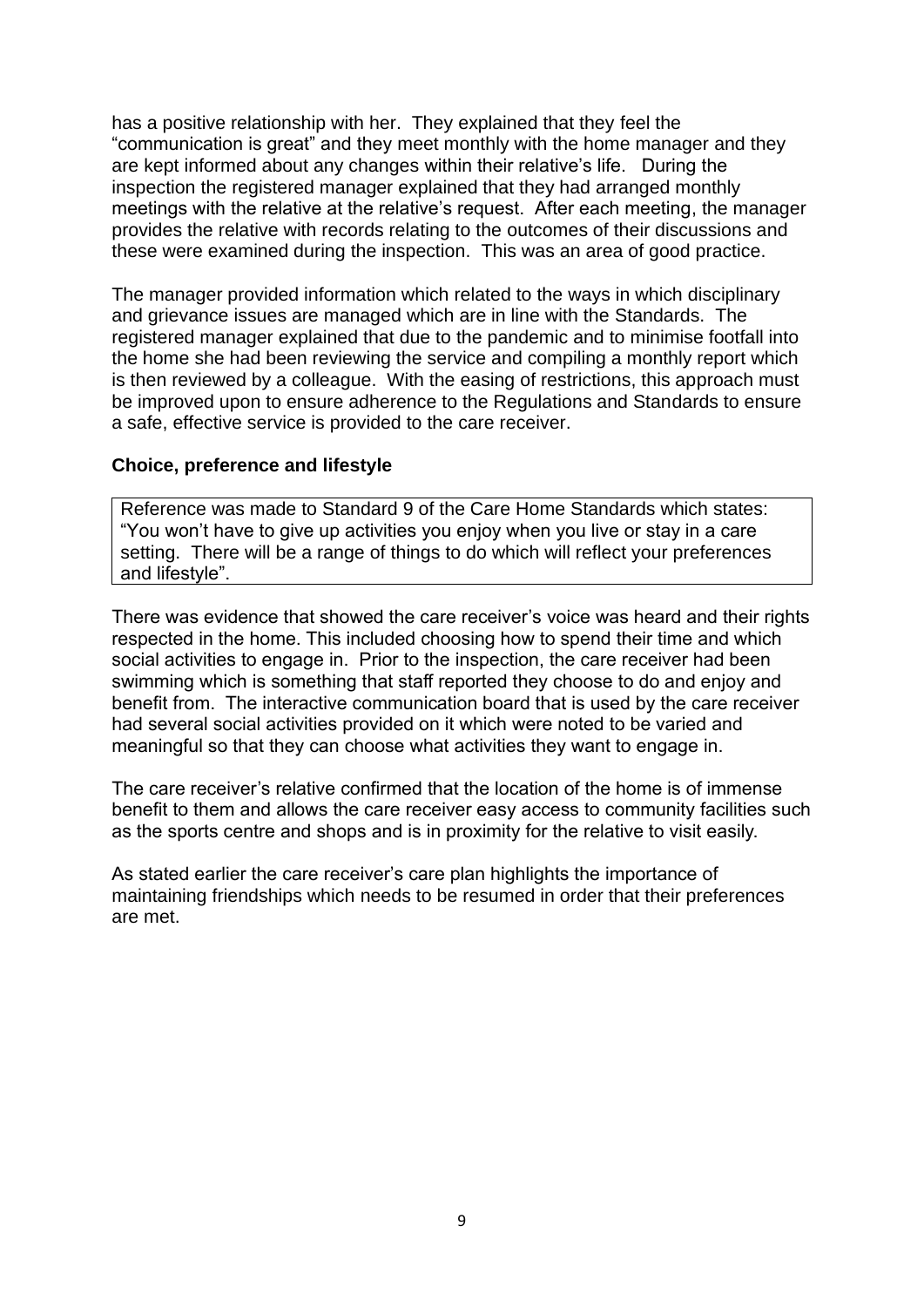## **IMPROVEMENT PLAN**

There were two areas for improvement identified during this inspection. The table below is the registered provider's response to the inspection findings.

| Area for Improvement 1<br><b>Ref: Standard 4.7</b> | The registered provider must ensure that the risks of<br>harm from hot water and heating sources will be<br>minimised.                                                                                                                                                                                                                                                                                        |
|----------------------------------------------------|---------------------------------------------------------------------------------------------------------------------------------------------------------------------------------------------------------------------------------------------------------------------------------------------------------------------------------------------------------------------------------------------------------------|
| To be completed by: with<br>immediate effect       | Response by registered provider:<br>The water temperature within the areas that the client<br>uses have thermostatic controls that govern<br>temperature that are set at 39-41 Degrees.<br>Radiators in the area have thermostatic control that is<br>set to 43 Degrees as a maximum within the home.<br>Both taps and radiator temperatures are checked by<br>staff prior to these being used by the client. |

| <b>Area for Improvement 2</b> | The registered provider must ensure that care plans<br>are comprehensive, reviewed and updated regularly                                                                                                                                                                                       |
|-------------------------------|------------------------------------------------------------------------------------------------------------------------------------------------------------------------------------------------------------------------------------------------------------------------------------------------|
| <b>Ref: Standard 5</b>        | and take account of the social and financial support<br>needs of the care receiver.                                                                                                                                                                                                            |
| To be completed by: 6         |                                                                                                                                                                                                                                                                                                |
| May 2021                      | <b>Response by registered provider:</b>                                                                                                                                                                                                                                                        |
|                               | Care plans are developed by the Care Coordinator<br>on Care Partner and then translated into personal<br>plans by the client, The Registered Manager and the<br>support team. This takes into account social activities<br>and resources required in line with his income<br>support payments. |